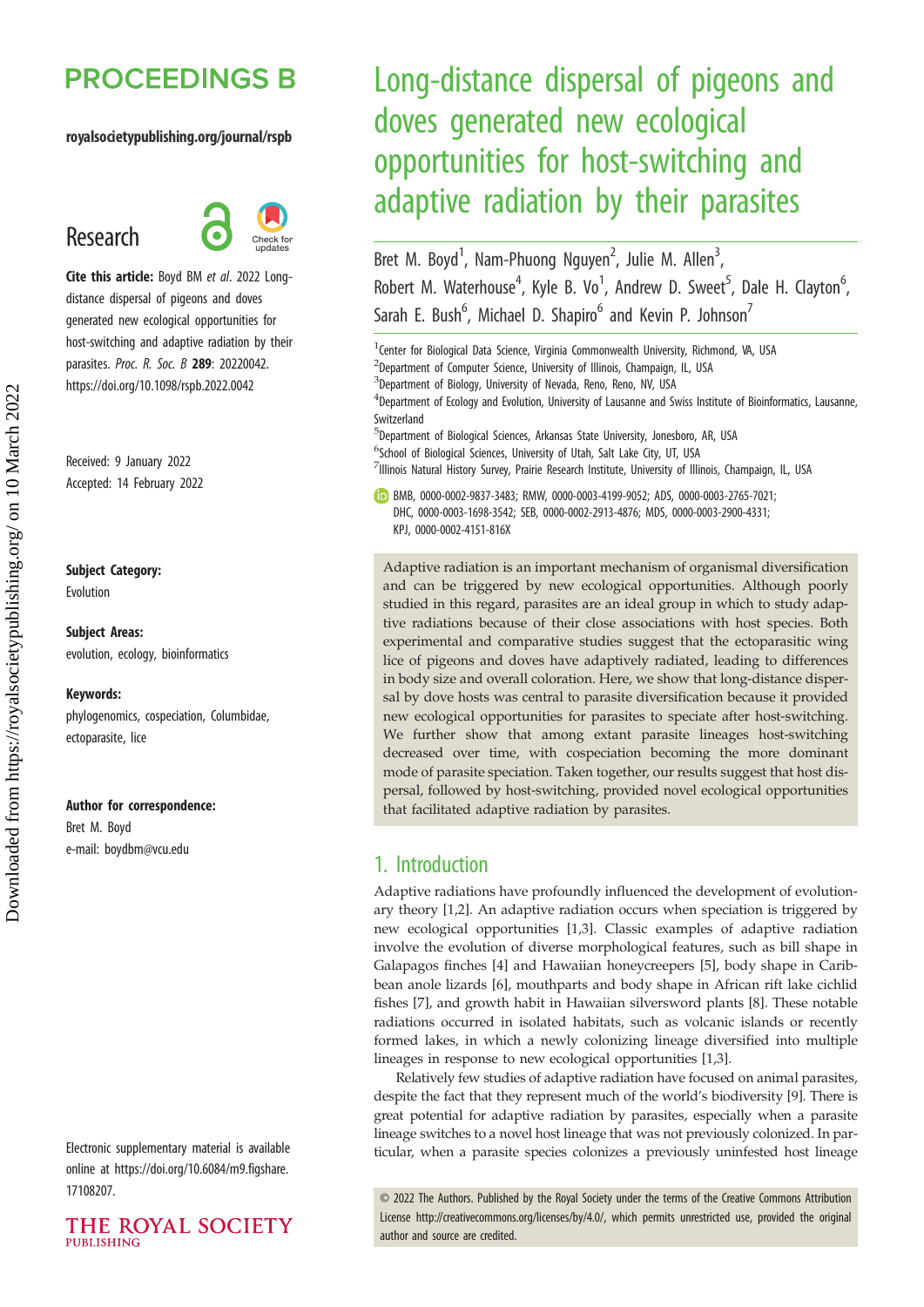2

(analogous to a free-living species dispersing to an uninhabited island or lake), the parasite may subsequently switch among the species in that host lineage, leading to parasite diversification [[9](#page-6-0)]. This process amounts to adaptive radiation of parasites across host 'islands'.

Two recent studies identified the ecological mechanisms of adaptive speciation within a group of animal parasites [\[10,11](#page-6-0)], the wing lice (Insecta: Phthiraptera: Columbicola) of pigeons and doves (hereafter doves; Aves: Columbiformes). Wing lice are permanent ectoparasites that pass all stages of their life cycle on the body of the host, feeding on downy feathers and escaping from host preening through insertion between the feather barbs of flight feathers [\[9\]](#page-6-0). Most species of wing lice parasitize a single host species. In these lice, body size and colour are both correlated with the size and colour of their hosts [[10](#page-6-0),[12](#page-6-0),[13](#page-6-0)]. Recent experimental studies demonstrate the adaptive basis of size and colour [\[10,11](#page-6-0)]. Wing lice (Columbicola columbae) transferred to pigeon breeds that differ dramatically in size (simulating host-switching), rapidly evolve differences in size within a few generations [[11](#page-6-0)]. Size is an adaptation to escape host-preening defence [\[11](#page-6-0),[12](#page-6-0)]. Changes in body size trigger reproductive isolation, which is a precursor to speciation, due to a mismatch between male and female body sizes that limits copulation [\[11](#page-6-0)].

Through similar transfer experiments, louse coloration was shown to be an adaptation for crypsis, such that lice transferred to white pigeon breeds became lighter and those to dark breeds became darker [\[10\]](#page-6-0). Again, this adaptation was selected by hostpreening defence, as birds more readily removed lice that did not match host coloration [[10](#page-6-0)]. Together, these experiments demonstrate the adaptive basis of morphological variation across this clade of parasites and recreate the diversity of size and colour phenotypes observed across known wing louse species [\[10,13](#page-6-0)]. Moreover, these studies show how parasites can diversify when presented with novel ecological conditions.

Given that the adaptive mechanisms underpinning reproductive isolation have been identified through experimental work emulating host-switching [\[10,11\]](#page-6-0), we focused on historical opportunities for host-switching that may have served as a foundation for adaptive radiations in parasites. Host dispersal and contact between host species have been recognized as having the potential to increase parasite diversity [[14](#page-6-0)–[16](#page-6-0)]. Here, we specifically focused on the role host dispersal plays in bringing parasite lineages into contact with novel host species with which they did not previously overlap in geographic range. We then evaluated whether this novel range overlap provided new opportunities for host-switching by identifying host dispersal events that preceded parasite speciation through host-switching [\[17](#page-6-0)]. If host-switching was facilitated by host sympatry, two possibilities exist: first, resident parasites may have switched to newly arriving hosts; reciprocally, parasites on the newly arriving hosts may have switched to resident hosts [\[18,19](#page-6-0)]. By comparing the dove and wing louse trees, we identified the direction of host-switching by parasites following host dispersal.

While ecological opportunity is essential for the occurrence of adaptive radiations, these opportunities are finite and radiating lineages will ultimately saturate open niche space [\[20](#page-7-0)–[23\]](#page-7-0). In an adaptive radiation, the predominant mode of speciation should change over time. In host–parasite systems, parasite speciation events can be categorized as having resulted from (i) host-switching, which involves dispersal to and establishment on a host species on which a

parasite did not previously occur, or (ii) cospeciation, which is the simultaneous divergence of host and parasite lineages [[9](#page-6-0)]. Using cophylogenetic reconstruction and time-calibrated trees of doves and their wing lice, we classified louse speciation events as resulting from either host-switching or cospeciation. Finally, we compared the relative timing of these two events in extant lineages. Specifically, we evaluated whether the age of dove wing louse speciation events triggered by host-switching tend to be older than speciation events triggered by cospeciation. This pattern would be consistent with host lineages becoming more fully colonized by a parasite lineage over time, eventually filling up open niches and reducing ecological opportunity. Taken together, these analyses provide a framework to evaluate the phylogenetic and biogeographic underpinnings of adaptive radiation in host–parasite systems by focusing on new ecological opportunities generated by long-distance host dispersal and the relative timing of host-switching and cospeciation events.

## 2. Methods

A total of 61 species of doves were used for whole-genome sequencing. These species were selected to include dove species that are hosts to the parasitic wing lice included in a phylogenomic tree published by Boyd et al. [\[24\]](#page-7-0). This taxon sampling allowed us to infer the evolutionary history of extant lineages of doves and compare the results to evolutionary history of wing lice previously described. Genomic DNA was extracted from dove tissues and sequenced on the Illumina HiSeq platform. Protein-coding genes were identified from the Columba livia reference genome using the MAKER pipeline [[25,26\]](#page-7-0). We then identified single-copy orthologous genes in the genome of C. livia and all Sauropsida available in OrthoDB v8 [\[27\]](#page-7-0). We then removed candidate within-clade paralogues (electronic supplementary material, methods). Sequence reads from each library were mapped to the remaining C. livia orthologues using Bowtie2 (v2.3.4.1) [[28](#page-7-0)]. Final gene sequences for all 61 dove species were generated by taking the consensus base at each position [\[29\]](#page-7-0) and clustered into orthologous gene sets.

We used two methods to infer the evolutionary relationships of dove species. Orthologue sets were aligned as translated amino acid sequences using UPP (v2.0) [\[30\]](#page-7-0) and back translated to nucleotide sequences. RAxML (v8.2.9) [\[31\]](#page-7-0) was used to estimate individual gene trees under the GTR+ $\Gamma$  models and 100 bootstrap replicates. ASTRAL-II (v4.9.9) [\[32](#page-7-0)], a coalescencebased analysis, was used to estimate a species tree from the maximum-likelihood (ML) gene trees. Next, we sought to estimate the dove phylogeny from all of the sequence data simultaneously. We generated a concatenated alignment including all sequence data to estimate the ML tree based on this supermatrix. For each gene tree, the GTR+ $\Gamma$  parameters were estimated for each codon position, and k-means clustering was applied to these codon rate parameters to create a partition for the alignment. An ML tree was estimated from the partitioned alignment using RAxML under GTR+ $\Gamma$  models. A total of 100 bootstrap replicate trees were computed to infer support. Similar procedures were implemented by Boyd et al. [[24](#page-7-0)] to infer the evolutionary relationships of wing lice, using an ML tree based on 977 single-copy orthologues (electronic supplementary material, methods).

MCMCTree, implemented in PAML (v4.9) [\[33\]](#page-7-0), was then used to estimate the timing of dove and wing louse speciation events. We identified six dove fossils suitable as minimum age internal calibration points (electronic supplementary material, table S1 and figures S4 and S5). A maximum constraint was added to the root in order to estimate global DNA substitution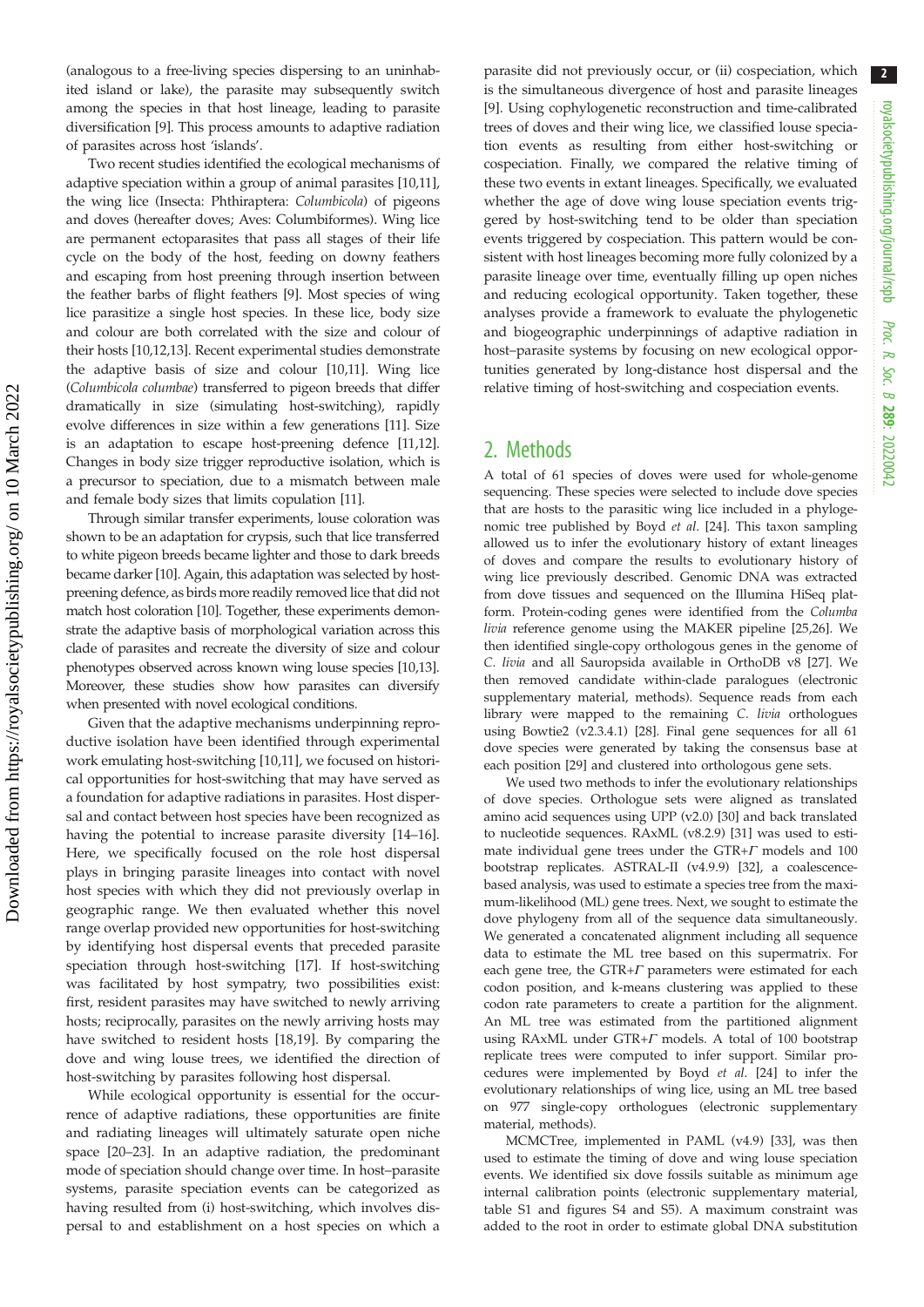3

rates. Two different analyses were conducted to accommodate two different root constraints (electronic supplementary material, table S1). The oldest fossil in the tree, Arenicolumba, is a biogeographic anomaly (fossil described from New World, but closely allied species found in Old World) [\[34\]](#page-7-0), so each analysis was done both with and without this fossil calibration. Likewise, wing louse species divergence times were estimated in millions of years using the ML tree described by Boyd et al. [\[24\]](#page-7-0). Nine internal calibration points were used based on terminal cospeciation events, in which terminal sister species of lice were associated with terminal sister species of hosts (electronic supplementary material, table S1, internal calibration ranges described in electronic supplementary material, figures S5–S8). The age ranges of these internal calibration points were based on the 95% confidence intervals of the estimated dates of these nodes in host trees. Maximum constraints were added to the root and to estimate global DNA substitution rates (electronic supplementary material, table S1 and figures S5–S8). We conducted four analyses in total using all possible combinations of two different maximum constraints and two different sets of internal calibration points (based on different estimates of the timing of cospeciation given the two different host trees). In both dove and louse trees, branch lengths were estimated using baseml and then divergence times were estimated under a GTR+Γ model with Markov chain Monte Carlo (MCMC) approximation and an independent rates model. We determined that node age estimates converged between identical runs using Tracer (v1.7.1) [\[35\]](#page-7-0). Additionally, a time-calibrated tree was then used to estimate the ancestral species ranges of doves using BioGeoBEARS (v1.1.1) [\[36\]](#page-7-0) under the optimal model of DIVA-like + J.

PACo was used to test whether host and parasite trees were significantly concordant, which can be a signature of cospeciation [\[37\]](#page-7-0). Given that we found significant congruence (see Results), we used Jane (v4) [\[38\]](#page-7-0) to reconstruct specific cophylogenetic events, including cospeciation, host-switching, parasite duplication, parasite failure to diverge and sorting events (extinction). In total, three comparisons were conducted. First, we compared louse and host trees disregarding node ages. Second, we compared louse and host trees while binning speciation events within three different time intervals based on node age. The three intervals were based on a review of Gondwanan biotic interchange (66–45 Ma, 45–30 Ma and 30–0 Ma) [[39](#page-7-0)]. Time-constrained comparisons were conducted with one louse time-tree and both available host time-trees for both Jane and PACo (additional comparisons were not needed, given the time intervals used, because the node age category assignments were identical). In all comparisons, nodes in the louse tree with less than 85% bootstrap support were collapsed to reflect ambiguity around species relationships. Using the BioGeoBEARS reconstruction, we identified lineages in the tree that were inferred to have colonized one biogeographic region from another. By combining the results from Jane and BioGeoBEARS, we evaluated whether dove lineages moving from one region to another (i) acquired lice from a dove lineage already in that region or (ii) carried lice to a new region where they switched to dove lineages already in the region. We also categorized each speciation event (i.e. node) in the louse tree as the result of (i) host-switching or (ii) cospeciation. We did not find evidence of parasite duplication events (speciation of parasite in absence of host speciation) from the Jane reconstructions. We predicted that these events would be rare, because it is unusual for a single species of dove to host more than one species of wing louse. Other cophylogenetic events, such as failure to speciate and sorting, do no result in parasite speciation and are thus not relevant to the categorization of parasite speciation events. Using the estimated dates for each of these events, we plotted the relative ratio of cospeciation and hostswitching events to overall speciation events and the generation of extant parasite diversity over time.

# 3. Results

We identified 6363 single-copy orthologues from which to infer the phylogenetic relationships of 61 dove species. Simultaneous analysis of a supermatrix (11 103 960 bases) produced a well-supported tree (100% bootstrap support for 62 of 63 nodes; electronic supplementary material, figure S1) that was largely in agreement with a coalescence-based species tree (0.99–1 posterior probability for 60 of 63 nodes; electronic supplementary material, figure S2). Species divergence times were estimated using two different sets of root maximum constraints, and these analyses suggest that doves began to diversify around 51 Ma or 60 Ma depending on root age calibration [\(figure 1](#page-3-0); electronic supplementary material, figures S3 and S4). Removing a biogeographically unusual and comparatively old fossil from the genus Arenicolumba resulted in node ages that were only slightly younger (45 Ma or 55 Ma), indicating that this fossil did not have a dramatic impact on the results. Species divergence time estimates for wing lice showed diversification began around either 15 Ma or 24 Ma depending on root age calibration (electronic supplementary material, figures S5–S8). The 95% confidence intervals for node ages for the earliest divergence in the dove tree versus louse tree did not overlap, with dove diversification starting prior to louse diversification in all comparisons (electronic supplementary material, figures S9–S14). Both dove and wing louse trees were structured by geographic region, and ancestral area reconstruction suggested that Australasia + New World was the ancestral range of doves. The earliest divergence splits the dove tree into two clades, one with an Australasian origin (Raphinae) and the other with a New World origin (Claravinae + Columbinae; [figure 1](#page-3-0)). During the Neogene, members of the Australasian clade went on to colonize Eurasia and Africa, while members of the New World clade went on to colonize Australasia, Eurasia and Africa.

A comparison of calibrated host and parasite trees detected the presence of significant congruence, providing evidence of significant widespread cospeciation (PACo, residual sum of squares 9.932,  $p < 0.0001$ ; or 15.93,  $p < 0.0001$ , depending on host basal calibration of 71 Ma or 89 Ma, respectively). An initial comparison of the dove and wing louse trees using an event-based method (Jane), without considering the timing of speciation events, suggests that the lice had an ancestral host among the Australasian dove clade (electronic supplementary material, table S2). When the timing of louse speciation events is constrained by time intervals informed by habitat connectivity (wing louse diversification beginning at 15 Ma or 24 Ma), the analysis again supported a single geographic origin of wing lice. However, the ancestral host of wing lice is unclear, with four possible origins: one in Australasia, two in the New World and one in Africa (electronic supplementary material, figures S15–S17 and table S2). Comparisons of dove and louse trees identified 32 cospeciation events and 28 hostswitching events ([figure 2](#page-4-0); electronic supplementary material, table S2). The overall proportion of cumulative wing louse speciation events attributable to cospeciation, resulting in extant wing louse lineages and species, increased over time ([figure 3;](#page-5-0) electronic supplementary material, figure S12). The median age of louse speciation events due to cospeciation was significantly younger than those due to host-switching (Wilcoxon signed-rank test,  $p = 0.021$ ). A comparison of host and parasite trees without consideration of time constraints found additional cospeciation events (electronic supplementary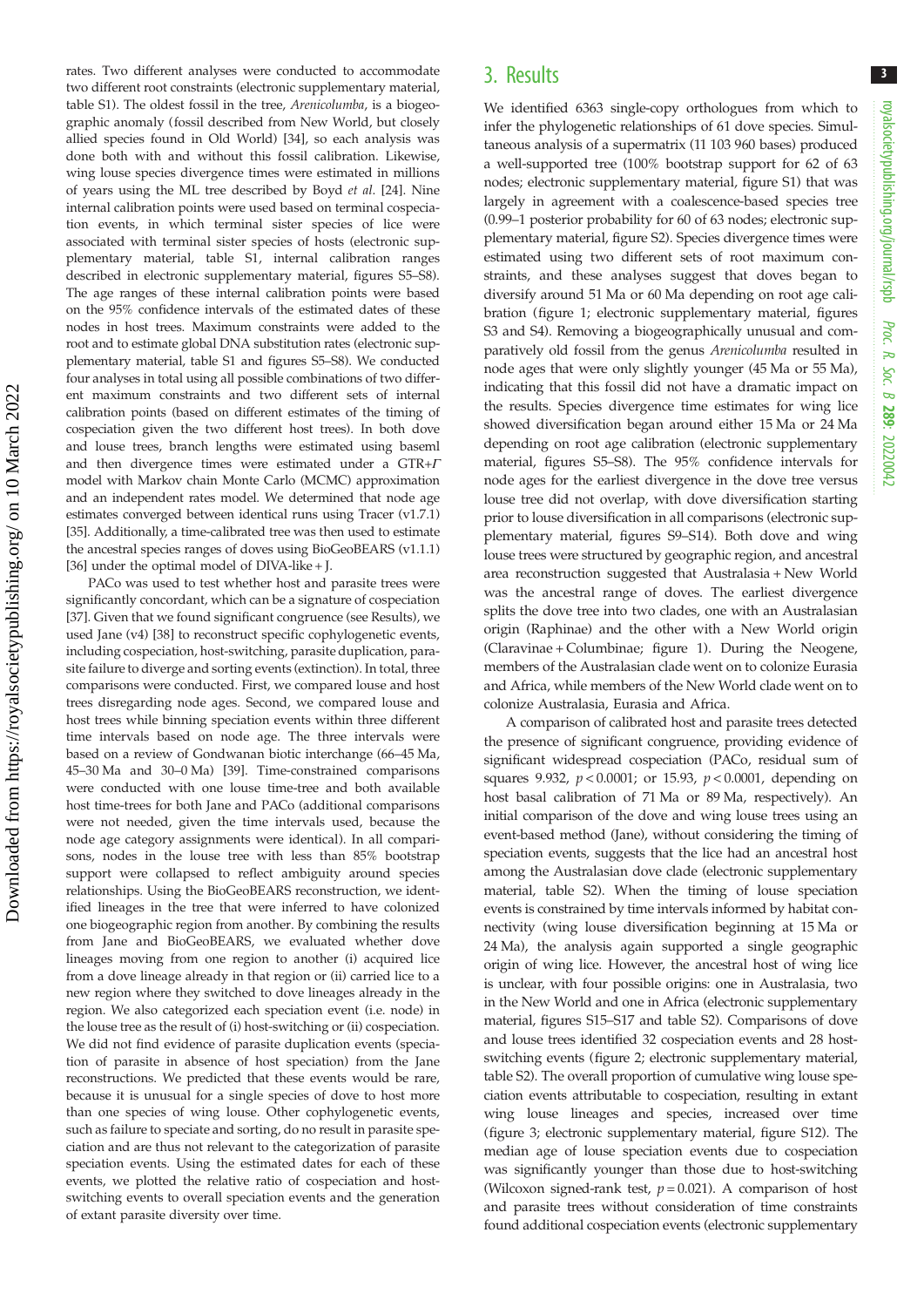<span id="page-3-0"></span>

Figure 1. Time-calibrated phylogeny of doves based on sequences of 6363 nuclear single-copy orthologues. Scale bar at base of figure represents age in millions of years ago and geographic periods are designated above scale bar. Grey and white columns represent time intervals significant to biotic interchange across the Australia–Antarctica–South American land bridge and subsequent loss of habitat connectivity used to inform host–parasite phylogeny comparisons (66–45, 45–30, and 30–0 Ma). Colours at tree tips represent modern geographic ranges of pigeon and dove species and circles at nodes represent estimated ancestral ranges corresponding with the globe at the top of the tree. Blue-green colour in basal circle represents an ancestral range combining Australia and South America, corresponding to the Australia–Antarctica–South American land bridge illustrated at top of the figure.  $Q = Q$ uaternary. Ma = millions of years ago. World maps created using rnaturalearth [\(https://github.com/ropensci/rnaturalearth](https://github.com/ropensci/rnaturalearth)). (Online version in colour.)

royalsocietypublishing.org/journal/rspb

royalsocietypublishing.org/journal/rspb

Proc. R. Soc. $\sigma$ 

289: 20220042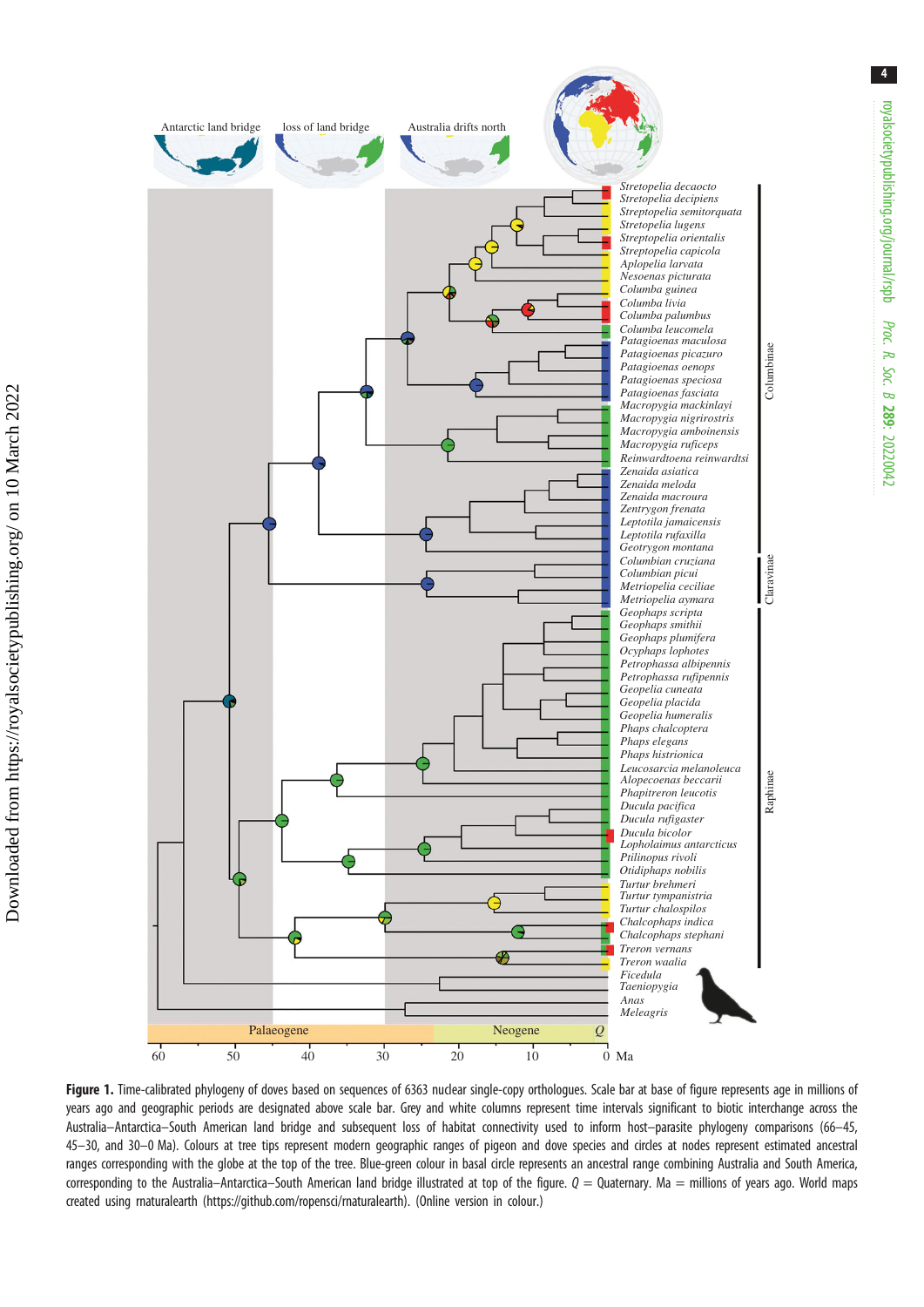<span id="page-4-0"></span>

Figure 2. Time-calibrated phylogeny of doves based on sequences of 6363 nuclear single-copy orthologues (left) and their parasitic wing lice based on sequences of 977 single-copy orthologues (right). Links between tree tips represent host–parasite associations. Conventions as in [figure 1](#page-3-0). Asterisk indicates taxa removed for comparative analysis. Caret indicates nodes collapsed in parasite tree for comparative analysis. World maps created using rnaturalearth ([https://github.com/ropensci/](https://github.com/ropensci/rnaturalearth) [rnaturalearth](https://github.com/ropensci/rnaturalearth)). (Online version in colour.)

material, table S2). However, based on divergence times obtained from the host trees (electronic supplementary material, figures S9–S14), these additional events would have occurred prior to our estimates for the onset of louse diversification and thus are incompatible with the time-calibrated host and parasite trees (i.e. the 95% confidence intervals did not overlap). Examining dove clades that are inferred to have colonized new biogeographic regions through long-distance dispersal, we observed two patterns: (i) doves acquiring lice from native hosts following dispersal and colonization of a new region (three cases) and (ii) a dove bringing lice to new region through dispersal, which then switch to a native host in that region (one case). Three examples of doves acquiring lice from native hosts after colonizing a new region include Columba species, which had a New World origin and acquired parasites after colonizing Africa; Turtur species, which had an Australasian origin and acquired lice after colonizing Africa; and Macropygia + Reinwardtoena species, which had a New World origin and acquired lice upon colonizing Australasia. An example of doves bringing lice to new region includes lice carried from Africa to Australasia by dispersing Columba species, where the lice then switched to the genus Chalcophaps (electronic supplementary material, figures S15–S17).

royalsocietypublishing.org/journal/rspb

royalsocietypublishing.org/journal/rspb

5

Proc. R. Soc. $\sigma$ 

289: 20220042

## 4. Discussion

In this study, we explored new ecological opportunities provided by host dispersal for adaptive radiation in parasites. Specifically, we used phylogenomic datasets derived from whole-genome sequence reads for dove hosts and their wing louse parasites to reconstruct the biogeographic context and timing of host-switching events. We found that longdistance dispersal by doves was often followed by hostswitching of lice to a newly sympatric host lineage. We also found that the contribution of host-switching to parasite speciation among extant lineages declined over time, relative to cospeciation. These results are compatible with the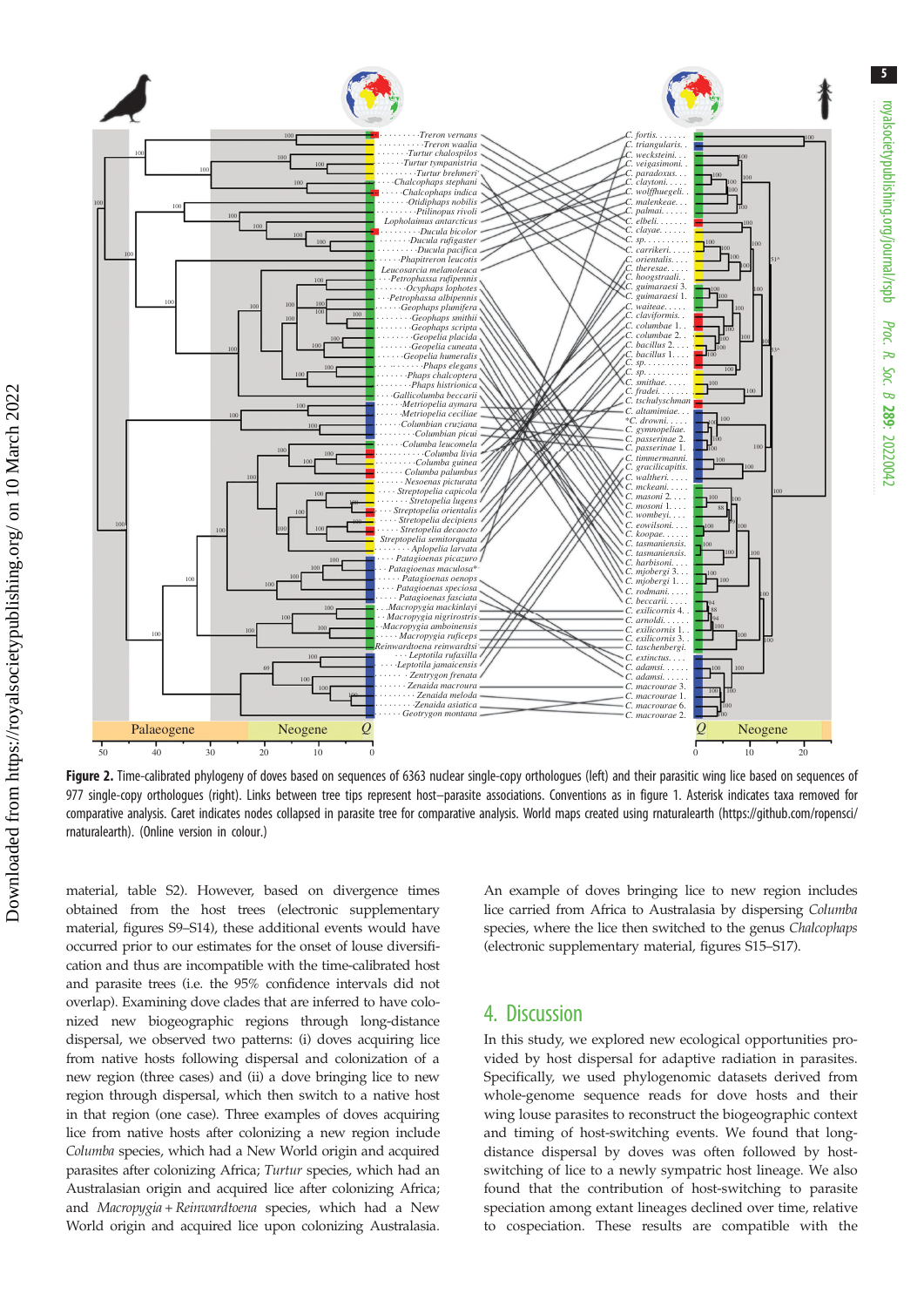<span id="page-5-0"></span>

Figure 3. Proportion of cumulative host-parasite cospeciation events and parasite speciation events resulting from host-switching over time. Data based on cophylogenetic reconstructions of doves and wing lice that assumes an Australasian origin of parasitic wing lice with speciation events constrained by three time periods that correspond with host dispersal between geographical regions described in [figure 1](#page-3-0). Wing louse speciation event ages based on phylogenetic results described in the electronic supplementary material, figure S18. (Online version in colour.)

hypothesis that hosts without parasites may have provided new ecological opportunities for parasite speciation and as parasite-free host species declined in frequency, opportunities for host-switching declined as well. Alternatively, it may instead have been the case that ancestral dove lineages already harboured wing lice. In this case, host-switching would have led to multiple competing parasites on singlehost species, with subsequent extinction of one parasite species, potentially due to competition. Experimental studies examining parasite establishment following a simulated hostswitch, both in the presence or absence of potential competitors, would provide novel insights into whether parasite-free hosts make host-switching more likely than when a potential competitor is present.

Focusing specifically on the evolutionary history of the avian hosts, our phylogenomic results show that early dove diversification was shaped by continental drift and occurred prior to the diversification of extant wing louse species groups. Modern dove species diversity is highest in the southern hemisphere, with centres of dove diversity found in Australasia, Asia, South America and central Africa [\[40\]](#page-7-0). Our analyses point to a subset of these areas, specifically South America and Australasia, as the ancestral range of doves. Doves began to diversify just after the Cretaceous-Paleogene (K-Pg) boundary, when Australia and South America were connected via Antarctica. The Australia–Antarctica–South American land bridge had a near tropical climate during this period [\[41\]](#page-7-0), which could have supported a diverse assemblage of early dove species across the region and allowed them to move among these continents [\[39,42\]](#page-7-0). Australia broke away from Antarctica at 49–50 Ma [\[43](#page-7-0)], followed by South America at 39 Ma [[44](#page-7-0)]. The timing of this separation corresponds to initial divergence of dove lineages, with one lineage remaining in the New World and the other in Australasia.

Following the geologic breakup of the ancestral range of doves, further diversification was shaped by long-distance dispersal. The separation of Australia and South America from Antarctica marks the start of a period when doves could have used Antarctica as a stepping-stone in dispersal between Australia and South America. We found evidence of one such event, with cuckoo-doves (Macropygia + Reinwardtoena) moving from the New World to Australasia at this time. The establishment of circumpolar ocean currents around Antarctica 33–34 Ma [\[45](#page-7-0)] substantially cooled the region [\[46](#page-7-0)] and would have prevented further use of this region as a stepping-stone between Australia and the New World [[39\]](#page-7-0). During this later period of dispersal, we see evidence of the movement of green doves (Treron), emerald doves (Chalcophaps) and wood doves (Turtur) from Australasia to Eurasia and Africa. We also see evidence of movement from the New World to the Old World by a clade of rock (Columba) and collared (Streptopelia) doves (this lineage colonized Africa, Eurasia and Australasia).

While doves began to diversify shortly after the K-Pg boundary, wing louse speciation in the ancestors of extant lineages was delayed relative to host speciation and appears to have been facilitated by host-switching following host dispersal. It appears that extant wing louse species diversity was derived from a single lineage that was isolated within a single geographical region prior to diversification. Diversification among extant lineages of wing lice began at 15 or 24 Ma, with lice colonizing multiple continents. The timing of wing louse diversification corresponds with the later period of host dispersal. Thus, host dispersal appears to have provided ecological opportunity for host-switching by wing lice. In particular, our phylogenetic reconstructions indicate that resident wing lice switched to newly arriving dove lineages. We also see evidence of the reverse pattern (i.e. wing lice on newly arriving host lineages switching to resident doves).

Host-switching allowed wing lice to establish on new host clades, leading to parasite radiation. When examining extant taxa, our data show that parasite speciation events triggered by host-switching events are significantly older than host– parasite cospeciation events, highlighting the relative importance of dispersal followed by host-switching in wing louse diversification. The decline in the relative frequency of hostswitching over time is consistent with congeneric competition [[47\]](#page-7-0) having diminished ecological opportunities for wing louse speciation by interfering with host-switching and establishment. However, experiments are needed to explore whether host-switching can be successful in the presence of a potentially competing species, in which case host-switching by extant lineages of lice may have drove other lineages extinct. A key finding from this work was, not that speciation diminished, but rather that cospeciation became a relatively more common mode of divergence. This shift was detectable by classifying the mechanism of parasite speciation (host-switching versus cospeciation) relative to time.

Our results suggest that long-distance dispersal and colonization of new biogeographic regions by host species is important for the diversification of parasites and that parasites may take advantage of new ecological opportunities on novel host species. We also infer that long-distance dispersal by host species can shape parasite diversity over evolutionary timescales, providing new opportunities for adaptive radiation by parasites. We observed parallels between our study system and another host–parasite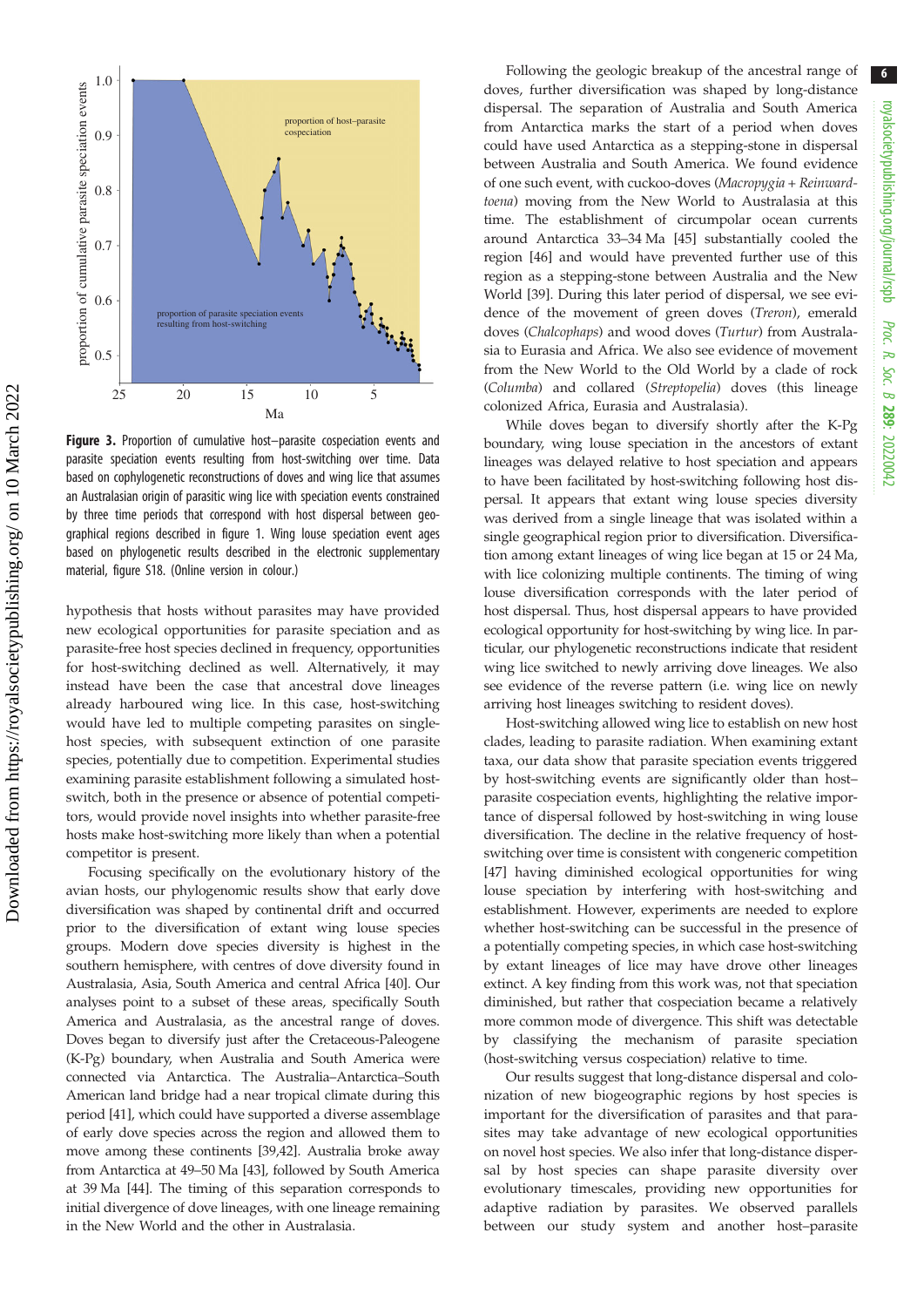7

<span id="page-6-0"></span>system, lice that parasitize humans. There is evidence that (i) modern humans acquired head lice from extinct hominids following dispersal and colonization of Eurasia [[48\]](#page-7-0), (ii) humans carried head lice with them as they colonized the New World via Beringia [\[49,50\]](#page-7-0) and (iii) human lice switched to New World primates after humans colonized the New World [[51\]](#page-7-0). These events mirror the evolutionary patterns of wing lice and their hosts, and suggest these processes may be broadly important for parasite diversification. Additional studies examining the consequences of longdistance host dispersal on parasite speciation and adaptive radiation are needed across a variety of parasites. The results of such studies may have broad relevance to the biology of invasive species and species conservation [18,19].

Ethics. Research on animals was conducted under University of Illinois, Champaign, Illinois IACUC protocols 10119, 13121, and 15212. Data accessibility. Raw sequence data generated in this study are available from the Short Read Archive [\(https://www.ncbi.nlm.nih.gov/sra](https://www.ncbi.nlm.nih.gov/sra)) and organized under BioProject PRJNA318048. Raw sequence data previously generated from parasites are also available from the Short Read Archive organized under BioProject PRJNA296666. Newly generated data have been made available on Figshare [\(https://doi.](http://dx.doi.org/10.6084/m9.figshare.17108207) [org/10.6084/m9.figshare.17108207\)](http://dx.doi.org/10.6084/m9.figshare.17108207) and include assembled orthologues, gene trees, ASTRAL tree, concatenation alignment, concatenation partition, RAxML-bipartition tree based on the concatenation alignment, base frequency by codon, MCMC trees, Jane input files, and sample collection data for both dove and louse species included in this study. The parasite tree used in this study was obtained from the Dryad Digital Repository:<https://doi.org/10.5061/dryad.4812p> [\[52\]](#page-7-0) and is also available in the Figshare repository associated with this study [\[53\]](#page-7-0).

Authors' contributions. B.M.B.: conceptualization, data curation, formal analysis, investigation, methodology, validation, visualization, writing—original draft and writing—review and editing; N.-P.N.: formal analysis, methodology, validation and writing—review and editing; J.M.A.: formal analysis, methodology, validation and writing—review and editing; R.M.W.: formal analysis and writing review and editing; K.B.V.: formal analysis and writing—review and editing; A.D.S.: formal analysis, methodology, visualization and writing—review and editing; D.H.C.: conceptualization, methodology, resources, visualization, writing—original draft and writing—review and editing; S.E.B.: conceptualization, methodology, resources, visualization, writing—original draft and writing—review and editing; M.D.S.: conceptualization, methodology, resources and writing review and editing; K.P.J.: conceptualization, data curation, formal analysis, funding acquisition, investigation, methodology, project administration, resources, supervision, validation, visualization, writing—original draft and writing—review and editing.

All authors gave final approval for publication and agreed to be held accountable for the work performed therein.

Competing interests. We declare we have no competing interests.

Funding. This work was supported by the US National Science Foundation grant nos DEB-1342604, DEB-1926919 and DEB-1925487 to K.P.J.; DEB-1342600 to D.H.C., S.E.B. and M.D.S.; DEB-9703003 and DEB-0107947 to D.H.C.; DEB-1149160 to M.D.S.; and DEB-1925312 to J.M.A.; US National Institutes of Health grant nos R01GM115996 and R35GM131787 to M.D.S.; Swiss National Science Foundation grant nos PP00P3\_170664 and PP00P3\_202669 to R.M.W.; and the Virginia Commonwealth University, Department of Life Sciences.

Acknowledgements. We thank the following institutions for providing samples of dove tissues used in this study: Field Museum of Natural History, University of Kansas Museum of Natural History, Louisiana State University Museum of Natural Science, University of Washington Burke Museum, Australian National Wildlife Collection and the US National Museum of Natural History. We thank David Steadman of the Florida Museum of Natural History for help interpreting fossil evidence, and James Baldwin-Brown of the University of Utah for helpful advice. We thank the anonymous reviewers for their constructive comments on the original manuscript. High Performance Computing resources were provided by the High Performance Research Computing (HPRC) Core Facility at Virginia Commonwealth University (<http://chipc.vcu.edu>) were used for conducting the research reported in this work.

# **References**

- 1. Gillespie RG et al. 2020 Comparing adaptive radiations across space, time, and taxa. J. Heredity 111, 1–20. ([doi:10.1093/jhered/esz064](http://dx.doi.org/10.1093/jhered/esz064))
- 2. Losos JB, Mahler DL. 2010 Adaptive radiation: the interaction of ecological opportunity, adaptation, and speciation. In Evolution since Darwin: the first 150 years (eds MA Bell, DJ Futuyma, WF Eanes, JS Lvinton), pp. 381–420. Sunderland, MA: Sinauer.
- 3. Simpson GG. 1953 The major features of evolution. New York, NY: Columbia University Press.
- 4. Grant PR, Grant BR. 2008 How and why species multiply: the radiation of Darwin's finches. Princeton, NJ: Princeton University Press.
- 5. Lerner HRL, Meyer M, James HF, Hofreiter HF, Fleischer RC. 2011 Multilocus resolution of phylogeny and timescale in the extant adaptive radiation of Hawaiian honeycreepers. Curr. Biol. 21, 1838–1844. [\(doi:10.1016/j.cub.2011.09.039\)](http://dx.doi.org/10.1016/j.cub.2011.09.039)
- 6. Losos JB. 2009 Lizards in an evolutionary tree: ecology and adaptive radiation of anoles. Berkeley, CA: University of California Press.
- 7. Meyer A, Kocher TD, Basasibawaki P, Wilson AC. 1990 Monophyletic origin of Lake Victoria cichlid fishes. Nature 347, 550–553. ([doi:10.1038/](http://dx.doi.org/10.1038/347550a0) [347550a0\)](http://dx.doi.org/10.1038/347550a0)
- 8. Seehausen O. 2004 Hybridization and adaptive radiation. Trends Ecol. Evol. 19, 198-207. [\(doi:10.](http://dx.doi.org/10.1016/j.tree.2004.01.003) [1016/j.tree.2004.01.003](http://dx.doi.org/10.1016/j.tree.2004.01.003))
- 9. Clayton DH, Bush SE, Johnson KP. 2015 Coevolution of life on hosts: integrating ecology and history, p. 249. Chicago, IL: Chicago University Press.
- 10. Bush SE, Villa SM, Altuna JC, Johnson KP, Shapiro MD, Clayton DH. 2019 Host defense triggers rapid adaptive radiation in experimentally evolving parasites. Evol. Lett. 3, 120–128. [\(doi:10.1002/evl3.](http://dx.doi.org/10.1002/evl3.104) [104](http://dx.doi.org/10.1002/evl3.104))
- 11. Villa SM et al. 2019 Rapid experimental evolution of reproductive isolation from a single natural population. Proc. Natl Acad. Sci. USA 116, 13 440–13 445. [\(doi: 10.1073/pnas.1901247116\)](http://dx.doi.org/10.1073/pnas.1901247116)
- 12. Clayton DH, Bush SE, Goates BM, Johnson KP. 2003 Host defense reinforces host-parasite cospeciation. Proc. Natl Acad. Sci. USA 100, 15 694-15 699. [\(doi:10.1073/pnas.1901247116\)](http://dx.doi.org/10.1073/pnas.1901247116)
- 13. Bush SE, Kim D, Reed M, Clayton DH. 2010 Evolution of cryptic coloration in ectoparasites. Am. Nat. 176, 529–535. ([doi:10.1086/656269](http://dx.doi.org/10.1086/656269))
- 14. Hoberg EP, Brooks DR. 2010 Beyond vicariance: integrating taxon pulses, ecological fitting, and oscillation in evolution and historical biogeography.

In The biogeography of host-parasite interactions (eds S Morand, BR Krasnov), pp. 7–20. Oxford, UK: Oxford University Press.

- 15. Dittmar K. 2010 Palaeogeography of parasites. In The biogeography of host-parasite interactions (eds S Morand, BR Krasnov), pp. 21–30p. Oxford, UK: Oxford University Press.
- 16. Alvarex N, McKey D, Kjellberg F, Hossaert-McKey M. 2010 Phylogeography and historical biogeography of obligate specific mutualisms. In The biogeography of host-parasite interactions (eds S Morand, BR Krasnov), pp. 31–40. Oxford, UK: Oxford University Press.
- 17. Bataille A, Levin II, Sari EHR. 2018 Colonization of parasites and vectors. In Disease ecology, social and ecological interactions in the galapagos islands (ed. PG Parker), pp. 45–79. Cham, Switzerland: Springer.
- 18. Kelly DW, Paterson RA, Townsend CR, Poulin R, Tompkins DM. 2009 Parasite spillback: a neglected concept in invasion ecology? Ecology 90, 2047–2056. [\(doi:10.1890/08-1085.1](http://dx.doi.org/10.1890/08-1085.1))
- 19. Chalkowski K, Lepczyk CA, Zohdy S. 2018 Parasite ecology of invasive species: conceptual framework and new hypotheses. Trends Parasitol. 34, 655–663. ([doi:10.1016/j.pt.2018.05.008](http://dx.doi.org/10.1016/j.pt.2018.05.008))